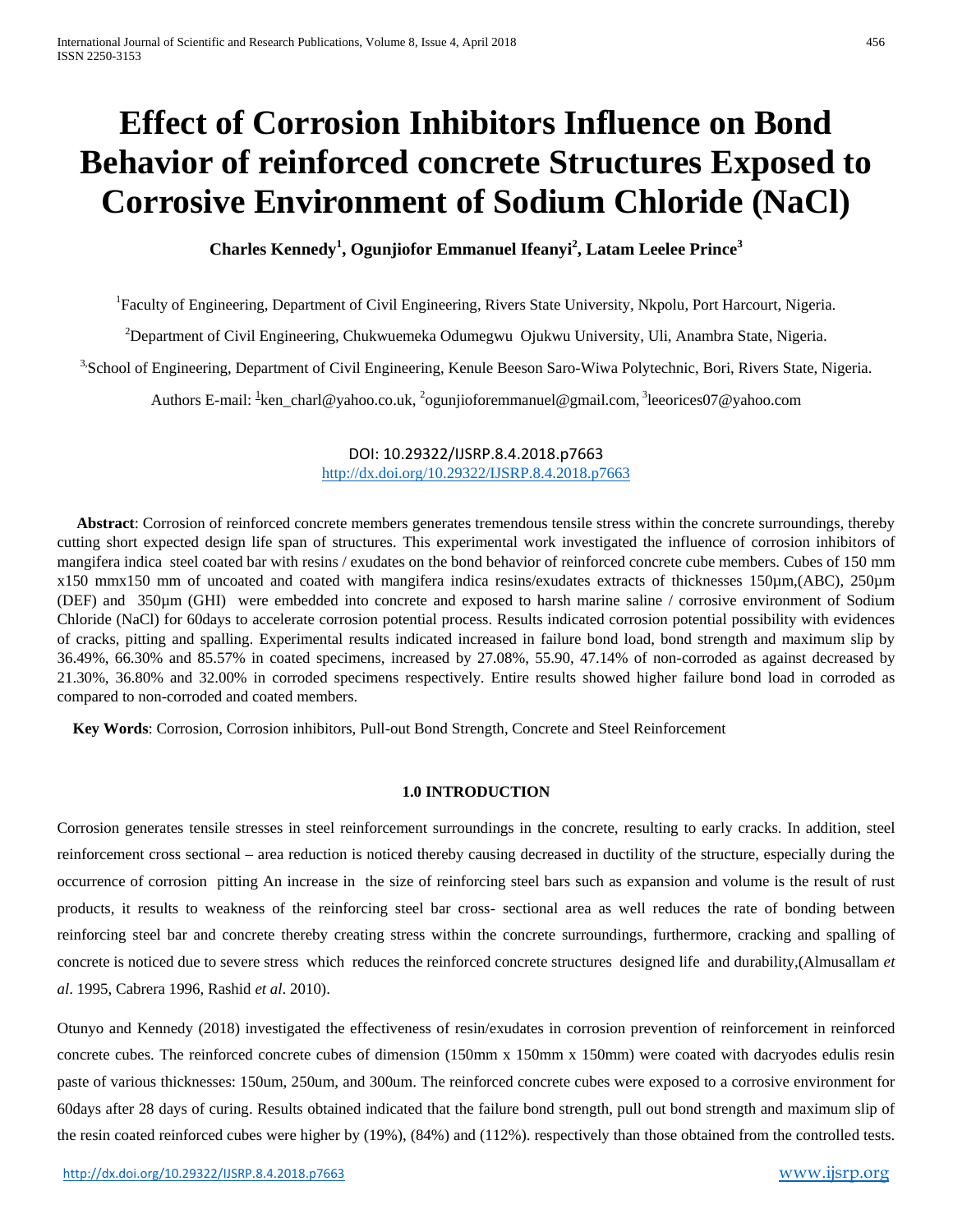Similar results were obtained for the maximum slip (the resin coated and non-corroded steel members) had higher values of maximum slip compared to the cubes that had corroded steel reinforcements. For the corroded beam members, the failure bond strength, pull out bond strength and maximum slip of the resin coated reinforcements were lower by (22%), (32%) and (32%). respectively than those obtained from the controlled tests.

Cusens and Yu (1992) studied the an epoxy coated reinforcing steel bars pull-out tests t in concrete which involved the conduction of single pull-out and double control uncoated bars. The size of the test specimen was  $250 \times 250 \times 410$  mm with  $25$ mm bars and  $150 \times$  $150 \times 200$  mm with 12mm bars incompliance with BS 4449. Single pull-out test results suggested loaded end of coaded epoxy bars showed mor e end as compared to non-coated reinforcing steel bars. The reinforcing bars were centrally embedded passing completely longitudinal axis.

Kayyali and Yeomans (1995) compared galvanized, black and epoxy-coated rebars were embedded in reinforced concrete beams of size  $1500 \times 160 \times 320$  mm by evaluating the bond and slip of coated reinforcement in concrete. The test results revealed minimal bond strength loss from galvanized steel bars and as well as minimal reduction in the bond strength of coated epoxy reinforcing steel bars. Chung *et al*., (2004) studied the effect of corrosion on pullout bond strength and development length. Different level of corrosion were used to corrode the reinforcement, concrete slab specimens with one steel reinforcing bar were used to investigate the bond stress and length development on tension member in flexure. It was concluded that at 2% level of corrosion, increases and fails it reaches an average bond stress. Han-Seung Lee *et al*., (2002) evaluated the corrosion of reinforcing steel as function of degree of bond properties between concrete and reinforcement. They evaluated pull out bond test to ascertain the the bond characteristics between concrete and corroded reinforcing steel bar. Pull-out tests were conducted on specimens with and without confinement reinforcement. Experimentally, results were obtained from load versus free end slip behavior was studied and the rigidity of bond for the analysis of Finite Element with corroded reinforcement in reinforced concrete members. Cairns and Plizzari (2003) affirmed that the split from concrete surrounding resulted from bearing action of ribs that generates bursting forces. Tensile capacity of the ring is exceeded during the development of the bond action, a splitting failure occurs by fracturing the concrete cover surrounding the reinforcement. If the concrete confinement was enough to counter balance the force generated by bond.

## **2.0 Experimental program**

The present study involves direct application of resins / exudates of trees extract known as inorganic inhibitor, coated on the reinforcing steel surface were studied in this test program. The main objective of this study was to determine the effectiveness of locally available surface-applied corrosion inhibitors under severe corrosive environments and with chloride contamination. The test setup simulates a harsh marine environment of saline concentration in the concrete in the submerged portion of the test specimens, corrosion activity of the steel cannot be sustained in fully immersed samples. The samples were designed with sets of reinforced concrete cubes of 150 mm  $\times$  150 mm  $\times$  150 mm with a single ribbed bar of 12 mm diameter embedded in the centre of the concrete cube specimens for pull out test and was investigated. To simulate the ideal corrosive environment, concrete samples were immersed in solutions (NaCl) and the depth of the solution was maintained.

## **2.1 MATERIALS FOR EXPERINMENT**

#### **2.1.1 Aggregates**

The fine aggregate was gotten from the river, washed sand deposit, coarse aggregate was granite a crushed rock of 12 mm size and of high quality. Both aggregates met the requirements of BS 882.

#### **2.1.2 Cement**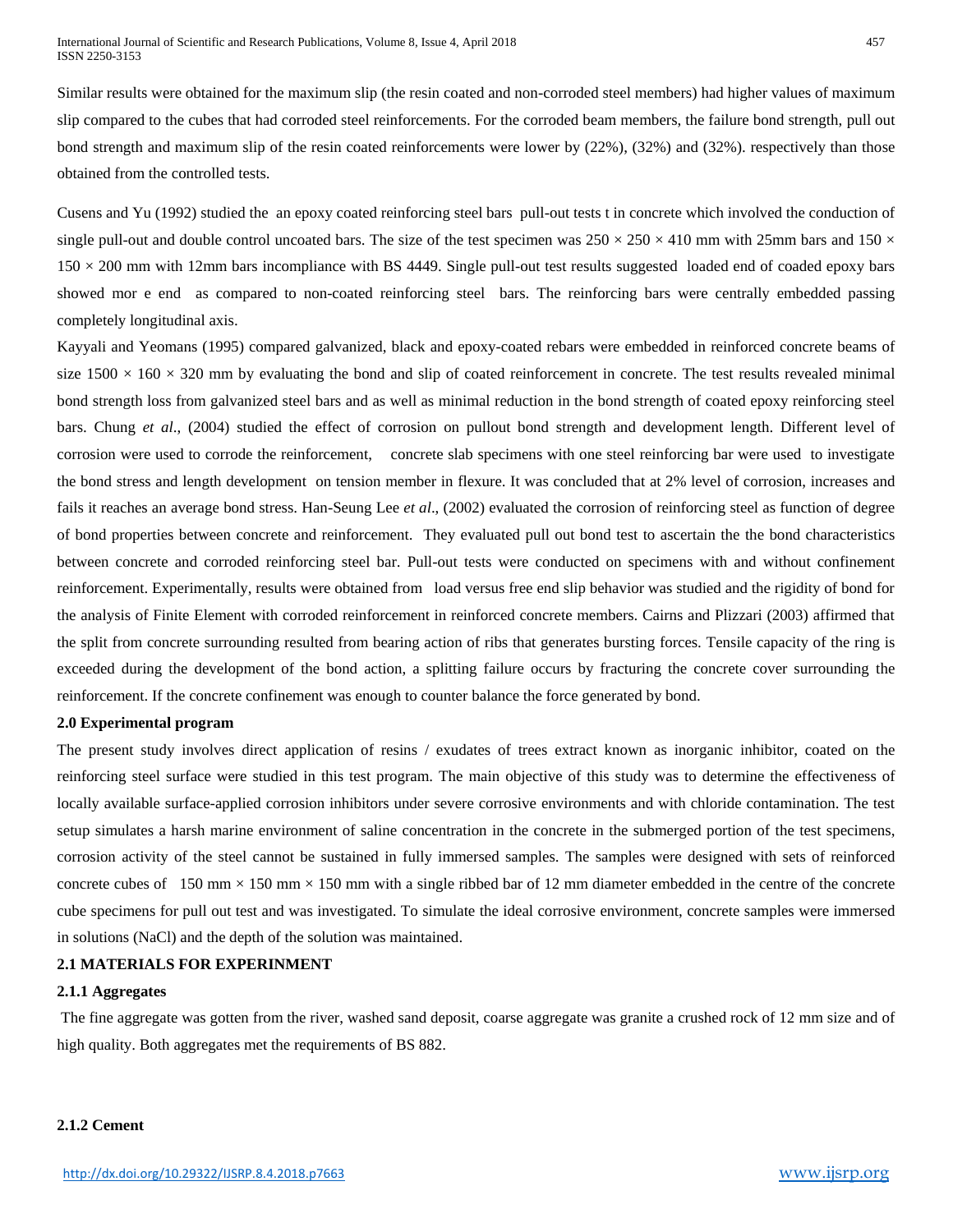The cement used was Eagle Portland Cement, it was used for all concrete mixes in this investigation. The cement met the requirements of BS EN 196-6

## **2.1.3 Water**

The water samples were clean and free from impurities. The fresh water used was gotten from the tap at the Civil Engineering Department Laboratory, University of Uyo, Uyo. Akwa - Ibom State. The water met the requirements of BS 3148

### **2.1.4 Structural Steel Reinforcement**

The reinforcements are gotten directly from the market in Port Harcourt.

#### **2.1.5 Corrosion Inhibitors (Resins / Exudates) Mangifera indica**

The study inhibitor (Mangifera indica**)** is of natural tree resin /exudate substance extracts. They are abundantly found in Rivers State bushes and they are sourced from plantations and bushes of Odioku communities, Ahoada West Local Government areas, Rivers State, from existed and previously formed and by tapping processes for newer ones.

# **2.2 EXPERIMENTAL PROCEDURES**

#### **2.2.1 Experimental method**

#### **2.2.2 Sample preparation for reinforcement with coated resin/exudate**

Corrosion tests were performed on high yield steel (reinforcement) of 12 mm diameter with 550 mm lengths for cubes, Specimen surfaces roughness was treated with sandpaper / wire brush and specimens were cleaned with distilled water, washed by acetone and dried properly, then polished and coated with Mangifera indica resin pastes with coating thicknesses of 150µm, 250µm and 300µm before corrosion test. The test cubes and beams were cast in steel mould of size 150 mm  $\times$  150 mm  $\times$  150 mm. Fresh concrete mix for each batch was fully compacted by tamping rods, to remove trapped air, which can reduce the strength of the concrete and 12 mm reinforcements of coated and non-coated were spaced at 150 mm with concrete cover of 25 mm had been embedded inside the slab and projection of 100 mm for half cell potential measurement. Specimens were demoulded after 24hrs and cured for 28 days. The specimens were cured at room temperature in the curing tanks which then gave way for accelerated corrosion test process and testing procedure allowed for 39 days first crack noticed and a further 21 days making a total of 60 days for further observations on corrosion acceleration process.

#### **2.3 Accelerated corrosion set-up and testing procedure**

In real and natural conditions the development of reinforcement corrosion is very slow and can take years to be achieved; as a result of this phenomenon, laboratory studies necessitate an acceleration of corrosion process to achieve a short test period. After curing of beams and cubes specimens for 28 days, specimens were lifted and shifted to the corrosion tank to induce desired corrosion levels. Electrochemical corrosion technique was used to accelerate the corrosion of steel bars embedded in beams specimens. Specimens were partially immersed in a 5% NaCl solution for duration of 60 days, to examine the surface and mechanical properties of rebars.

#### **2.3 Pull-out Bond Strength Test**

The pull-out bond strength tests on the concrete cubes were performed out after 54 specimens on Universal Testing Machine of capacity 50KN in accordance with BS EN 12390-2. After curing for 28days, 6 controlled cubes (non-corroded) was kept in a control condition as against corrosion as to ascertain bond difference effects, 48 cubes samples of non-coated and resin / exudates coated were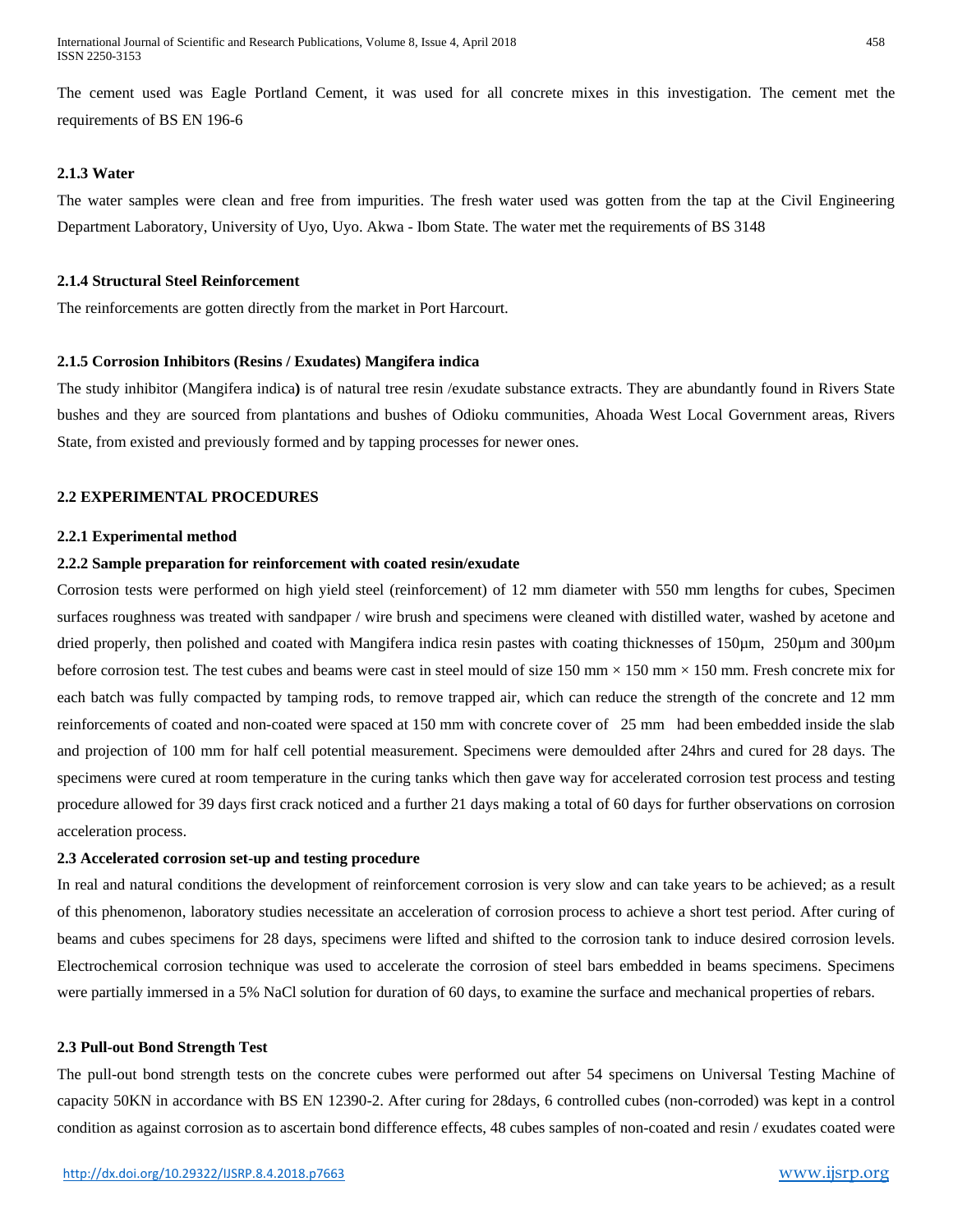partially place in ponding tank for 39 days placed to examine accelerated corrosion process. After 39 days, the accelerated corrosion subjected samples were examined to determine bond strength effects due to corrosion and corrosion inhibited samples.

The dimensions of the pull-out specimens were 54 cubes 150 mm  $\times$  150 mm  $\times$  150 mm with a single ribbed bar of 12mm diameter embedded in the centre of the concrete cube. The bond length of the bar was placed at the centre of the concrete cube with 40mm of length protruding from the top of the specimen and with the outer 75 mm of the reinforcing bar enclosed in a PVC tube to ensure that these sections remained un-bonded. Additionally, the reinforcement bar was covered with tape for a distance of 75 mm from both ends of the cube so that the corrosion could take place only within the 50 mm bonded length. The pull-out bond tests were conducted using an Instron Universal Testing Machine of 50KN capacity at a slow loading rate of 1 mm/min. Specimens of 150 mm x150 mm x150 mm concrete cube specimens were also prepared from the same concrete mix used for the cubes cured in water for 28 days, and accelerated with 5% NaCl solution for same 39 days and a further 21 days making a total of 60 days was consequently tested to determine bond strength.

#### **2.4 Tensile Strength of Reinforcing Bars**

To ascertain the yield and tensile strength of tension bars, bar specimens of 12 mm diameter of non-corroded, corroded and coated were tested in tension in a Universal Testing Machine and were subjected to direct tension until failure; the yield, maximum and failure loads being recorded. To ensure consistency, the remaining cut pieces from the standard length of corroded and non-corroded steel bars were subsequently used in the bond and flexural test.

## **3.0 Results and Discussions**

Table 3.1 shows the results of pullout bond strength test of failure bond load, bond strength and maximum slip of non-corroded, corroded and mangifera indica ( steel bar coated specimen) of 27 samples  $A - I$  (9 samples each for non-corroded, corroded and resins / exudates coated with varying thicknesses of 150µm,(ABC), 250µm (DEF) and 350µm (GHI) . Tables 3.2 is the derive average values of ABC to A, DEF to B and GHI to C. Percentage varying values were obtained from summarized average and used for comparison.

Figures 3.1 and 3.3 shows the results of failure bond load versus bond strength and average values of table 3.1, figures 3.2 and 3.4 shows bond strength versus maximum slip of non-corroded, corroded and coated specimens.

## **3.1 Non-Corroded Concrete Cube Members**

Results obtained are 27.08%, 55.90% and 47.14% for failure bond load, bond strength and maximum slip.

#### **3.2 Corroded Concrete Cube Members**

Results of corroded when compared to non-corroded members, the pullout bond failure load, bond strength and maximum slip all decreased to 21.30%, 36.80%, 32.00% against 27.08%, 55.90% and 47.14% respectively.

## **3.2 Mangifera indica Steel Bar Coated Concrete Cube Members**

In comparison to corroded concrete cube members on failure bond load, bond strength and maximum slip, coated members recorded tremendous increased by 36.49%, 66.30% and 85.50% as against 21.30%, 36.80% and 32.00% corroded respectively.

## **Table 3.1: Results of Pull-out Bond Strength Test (τu) (MPa)**

## **Control, Corroded and Resin Steel bar Coated**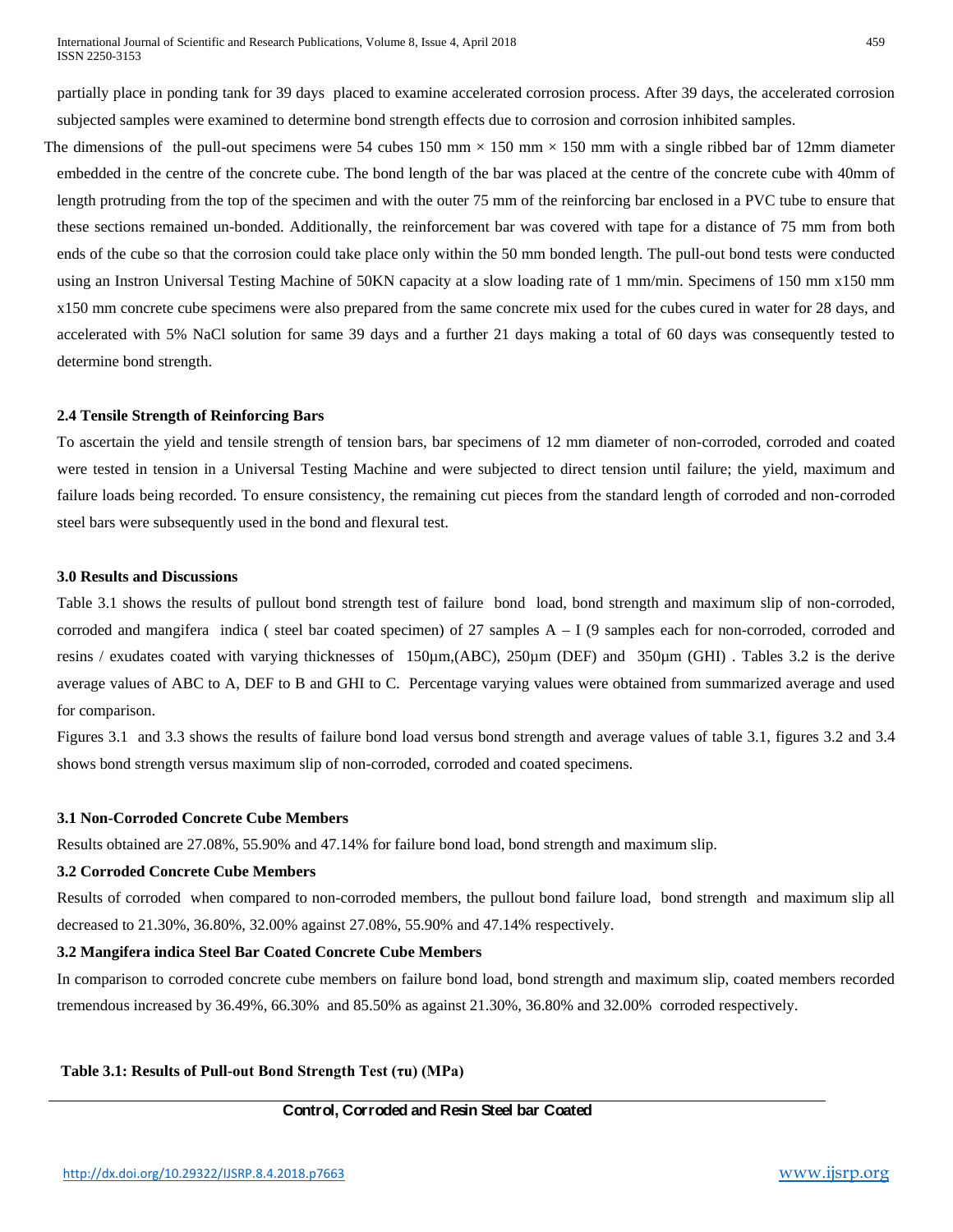International Journal of Scientific and Research Publications, Volume 8, Issue 4, April 2018 460 ISSN 2250-3153

| $\mathrm{S/N0}$                                                      |                                  | $\mathbf{A}$ | $\, {\bf B}$                                                                              | $\overline{C}$ | ${\bf D}$ | ${\bf E}$ | $\boldsymbol{\mathrm{F}}$      | ${\bf G}$ | $\, {\rm H}$ | $\mathbf I$ |
|----------------------------------------------------------------------|----------------------------------|--------------|-------------------------------------------------------------------------------------------|----------------|-----------|-----------|--------------------------------|-----------|--------------|-------------|
| Concrete<br>Cube                                                     | <b>Non-corroded Control Cube</b> |              |                                                                                           |                |           |           |                                |           |              |             |
| $CCK1-1$                                                             | Failure Bond Loads (kN)          | 22.83        | 21.97                                                                                     | 21.47          | 23.68     | 22.18     | 23.04                          | 23.18     | 21.98        | 22.84       |
| $Cck1-2$                                                             | Bond strength (MPa)              | 7.35         | 7.22                                                                                      | 7.09           | 7.75      | 7.21      | 7.96                           | 7.75      | 7.81         | 7.36        |
| $Cck1-3$                                                             | Max. slip (mm)                   | 0.114        | 0.099                                                                                     | 0.089          | 0.119     | 0.102     | 0.108                          | 0.109     | 0.094        | 0.118       |
| $Cck1-4$                                                             | Bar diameter (mm)                | 12           | 12                                                                                        | 12             | 12        | 12        | 12                             | 12        | 12           | 12          |
| Corroded<br>$\mathfrak{2}$                                           |                                  |              |                                                                                           |                |           |           |                                |           |              |             |
| <b>CCk 2-1</b>                                                       | Failure Bond load (KN)           | 17.34        | 18.09                                                                                     | 17.86          | 18.32     | 17.57     | 17.50                          | 18.09     | 17.57        | 17.55       |
| <b>CCk 2-2</b>                                                       | Bond strength (MPa)              | 4.25         | 4.90                                                                                      | 4.75           | 5.27      | 4.71      | 4.46                           | 4.87      | 4.56         | 4.48        |
| <b>CCk 2-3</b>                                                       | Max. slip (mm)                   | 0.054        | 0.080                                                                                     | 0.073          | 0.085     | 0.072     | 0.072                          | 0.078     | 0.070        | 0.070       |
|                                                                      |                                  |              |                                                                                           |                |           |           |                                |           |              |             |
| <b>Coated spemens</b>                                                |                                  |              |                                                                                           |                |           |           |                                |           |              |             |
|                                                                      |                                  |              | $(150\mu m)$ coated $(A, B,$<br>$(250 \mu m)$ coated(D,E,<br>$\mathbf{F}$<br>$\mathbf{C}$ |                |           |           | $(350 \mu m)$ coated $(G,H,I)$ |           |              |             |
| Mangifera indica (steel bar coated specimen)                         |                                  |              |                                                                                           |                |           |           |                                |           |              |             |
| <b>CCk 4-1</b>                                                       | Failure load (KN)                | 21.75        | 22.30                                                                                     | 20.94          | 25.53     | 24.35     | 27.05                          | 25.56     | 24.43        | 25.55       |
| <b>CCk 4-2</b>                                                       | Bond strength (MPa)              | 7.65         | 7.85                                                                                      | 6.34           | 6.85      | 7.65      | 7.76                           | 8.75      | 8.05         | 8.03        |
| <b>CCk 4-3</b>                                                       | Max. slip (mm)                   | 0.115        | 0.105                                                                                     | 0.095          | 0.112     | 0.105     | 0.123                          | 0.171     | 0.165        | 0.183       |
| $Cck$ 4-4                                                            | Bar diameter (mm)                | 12           | 12                                                                                        | 12             | 12        | 12        | 12                             | 12        | 12           | 12          |
| Table 3.2: Results of Average Pull-out Bond Strength Test (τu) (MPa) |                                  |              |                                                                                           |                |           |           |                                |           |              |             |
| Control, Corroded and Resin Steel bar Coated                         |                                  |              |                                                                                           |                |           |           |                                |           |              |             |
|                                                                      |                                  |              |                                                                                           |                |           |           |                                |           |              |             |
|                                                                      |                                  |              |                                                                                           |                |           |           |                                |           |              |             |

 $S/N0$  A B C

**Non-corroded Control Cube**

1

Concrete Cube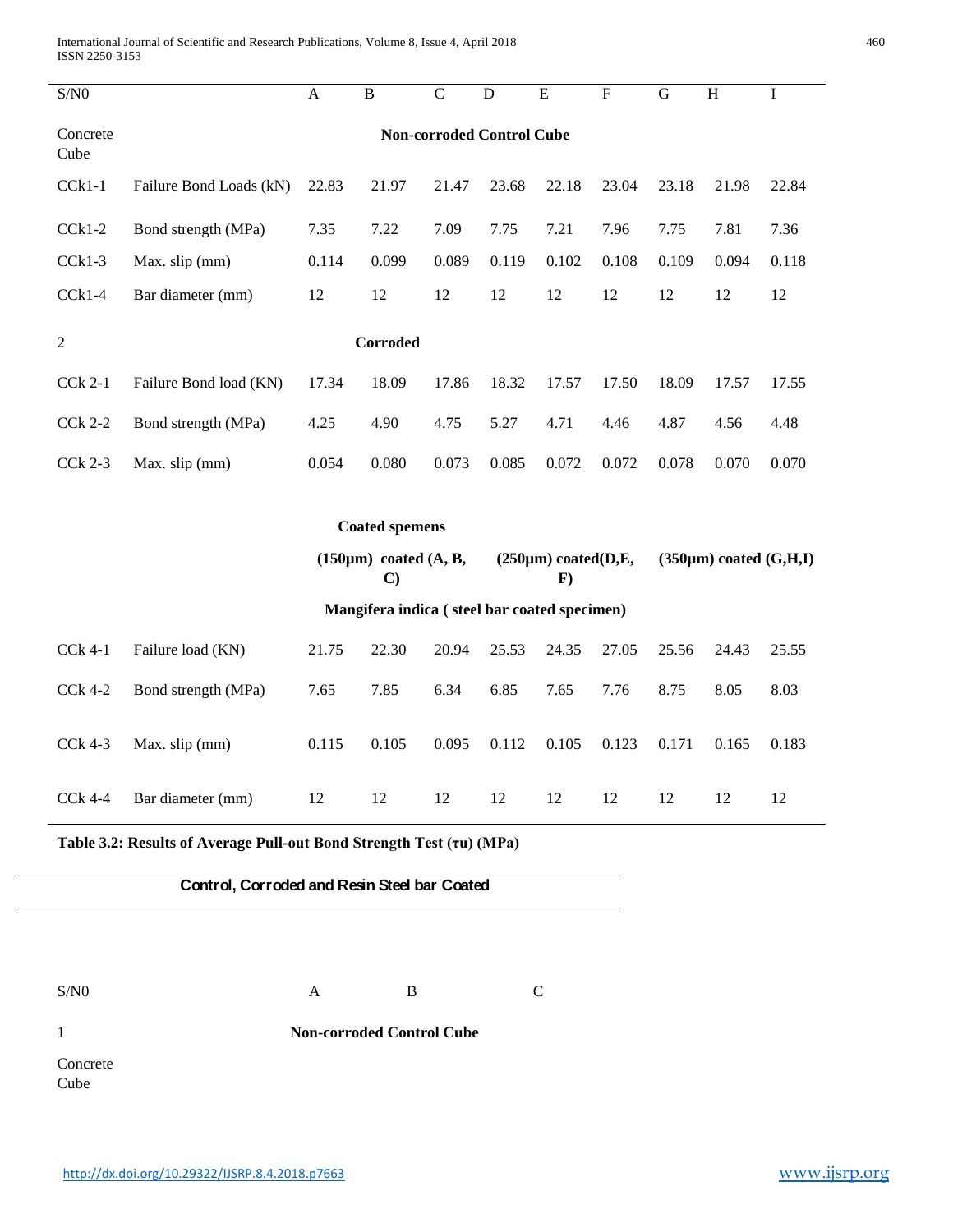International Journal of Scientific and Research Publications, Volume 8, Issue 4, April 2018 461 ISSN 2250-3153

| $CCR1-1$     | Failure Bond Loads (kN) | 22.09           | 22.46  | 22.66 |
|--------------|-------------------------|-----------------|--------|-------|
| $Cck1-2$     | Bond strength (MPa)     | 7.22            | 7.40   | 7.64  |
| $Cck1-3$     | Max. slip (mm)          | 0.100           | 0.104  | 0.107 |
| $Cck1-4$     | Bar diameter (mm)       | 12              | 12     | 12    |
| $\mathbf{2}$ |                         | <b>Corroded</b> |        |       |
| $Cck$ 2-1    | Failure Bond load (KN)  | 17.76           | 17.77  | 17.74 |
| $Cck$ 2-2    | Bond strength (MPa)     | 4.63            | 4.71   | 4.64  |
| $Cck$ 2-3    | Max. slip (mm)          | 0.069           | 0.0.72 | 0.073 |
| $Cck$ 2-5    | Bar diameter (mm)       | 12              | 12     | 12    |

# **Coated Specimens**

**150µm) coated (A, ) (250µm) coated(B) (350µm) coated (C**

## **Mangifera indica ( Steel bar Coated specimen)**

| CCk 4-1   | Failure load (KN)   | 21.66 | 25.64 | 25.18 |
|-----------|---------------------|-------|-------|-------|
| CCk 4-2   | Bond strength (MPa) | 7.28  | 7.42  | 8.27  |
| CCk 4-3   | Max. slip (mm)      | 0.105 | 0.113 | 0.174 |
| $Cck$ 4-4 | Bar diameter (mm)   | 12    | 12    | 12    |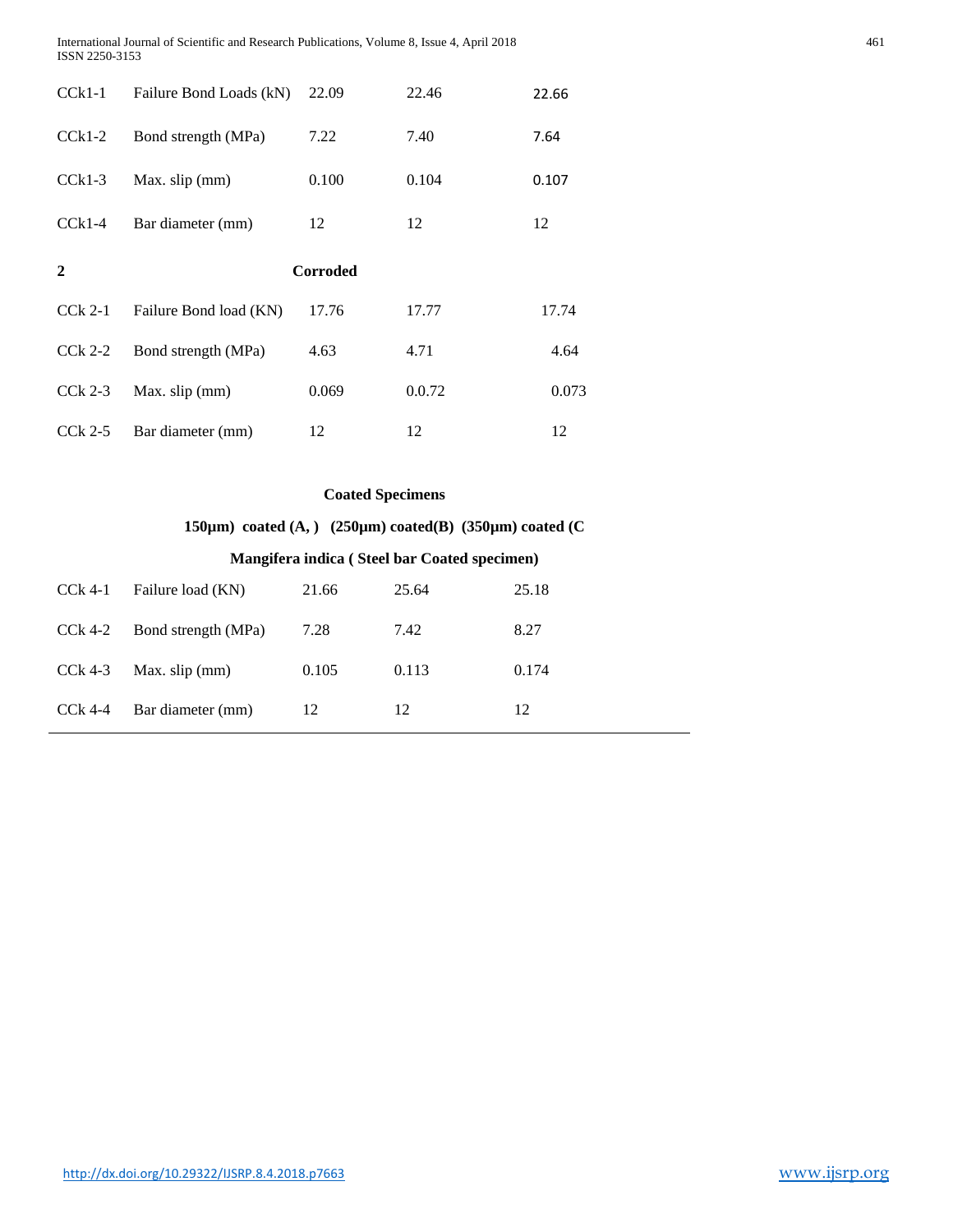International Journal of Scientific and Research Publications, Volume 8, Issue 4, April 2018 462 ISSN 2250-3153



**Figure 3.1: Summary Results of Pull-out Bond Strength Test (τu) (MPa) (Failure loads versus Bond Strengths)**



**Figure 3.2: Summary Results of Pull-out Bond Strength Test (τu) (MPa) (Bond Strength versus Maximum Slip)**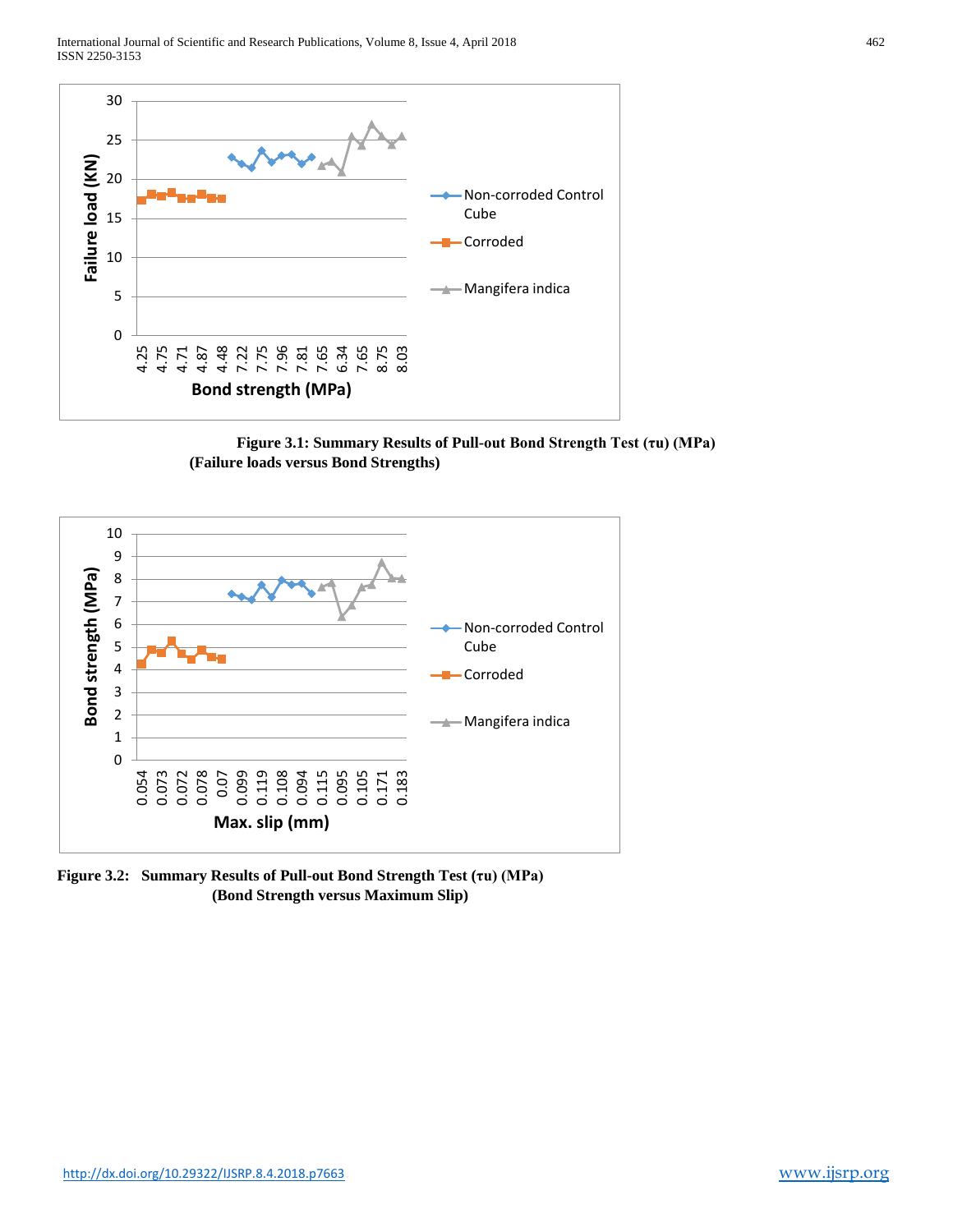International Journal of Scientific and Research Publications, Volume 8, Issue 4, April 2018 463 ISSN 2250-3153



**Figure 3.3: Average Results of Pull-out Bond Strength Test (τu) (MPa) (Failure loads versus Bond Strengths)**



**Figure 3.4: Average Results of Pull-out Bond Strength Test (τu) (MPa) (Bond Strength versus Maximum Slip)**

# **4.0 Conclusion**

From the experimental investigations, the following conclusions were drawn: